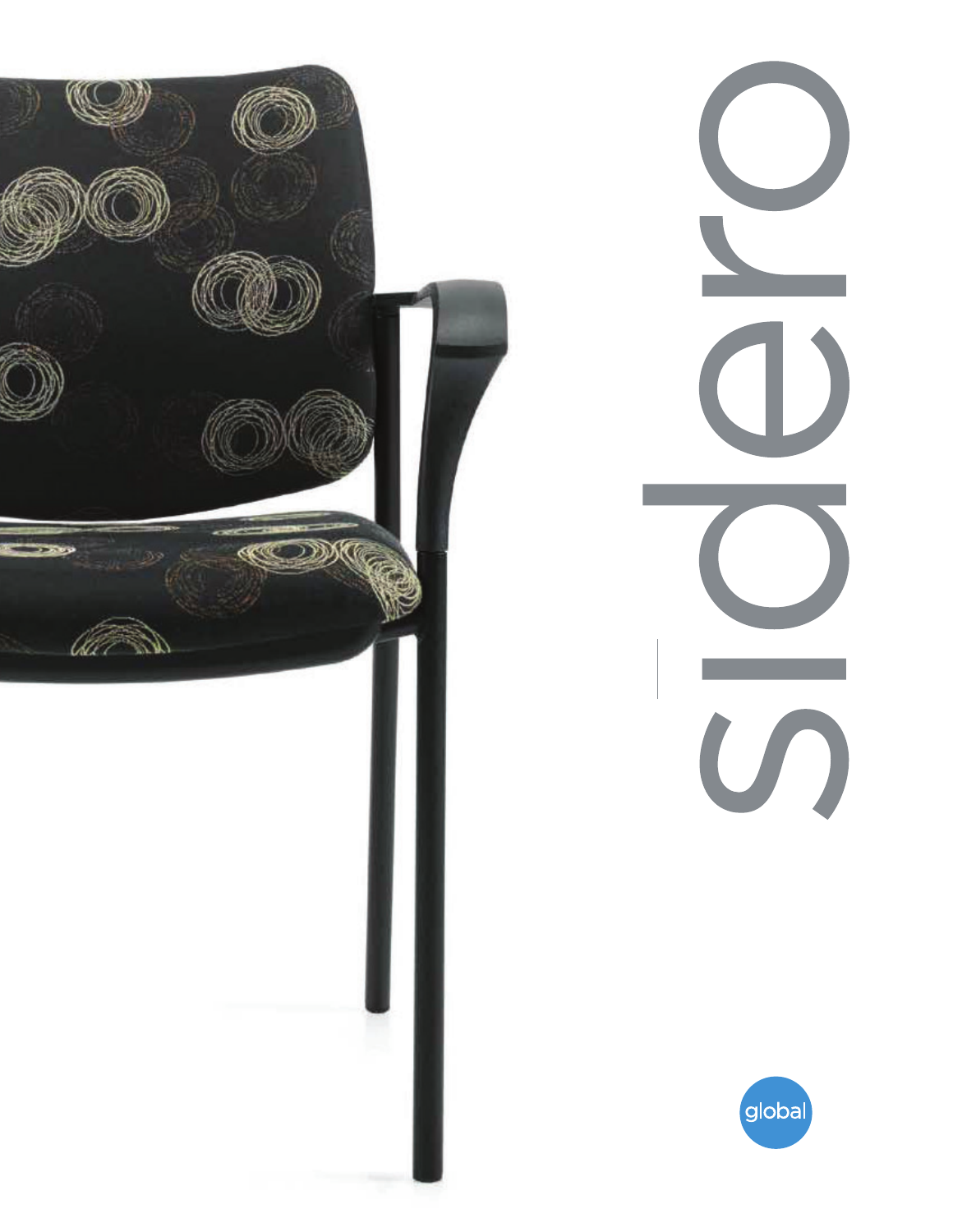A complete series of multi-purpose seating for all applications.



Armchair

From any angle, Sidero™ has a clean finished look. The series features a wall saver leg design, concealed back attachments and comfortable wide arms. Its generous seat and compound curved back make it comfortable and practical in almost any application.

sidero seating sidero seating global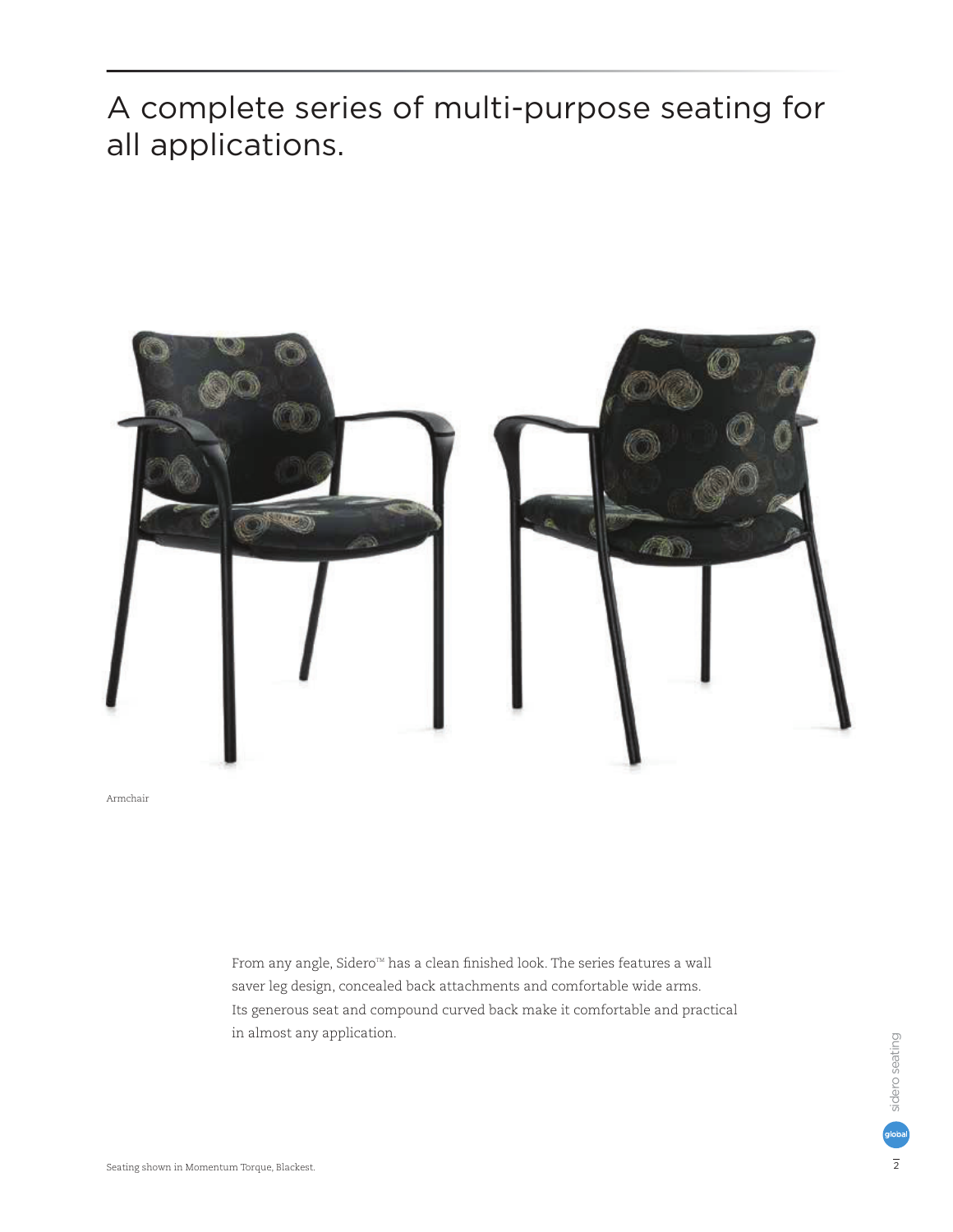# Durable without compromising comfort.



Armchair with casters and the state of the state of the state of the state of the state of the state of the state of the state of the state of the state of the state of the state of the state of the state of the state of t

The wide arms offer exceptional durability because they are made from fiberglass reinforced nylon, one of the strongest polymers in the marketplace. Sidero will provide many years of trouble-free use and is covered by Global's Lifetime Warranty.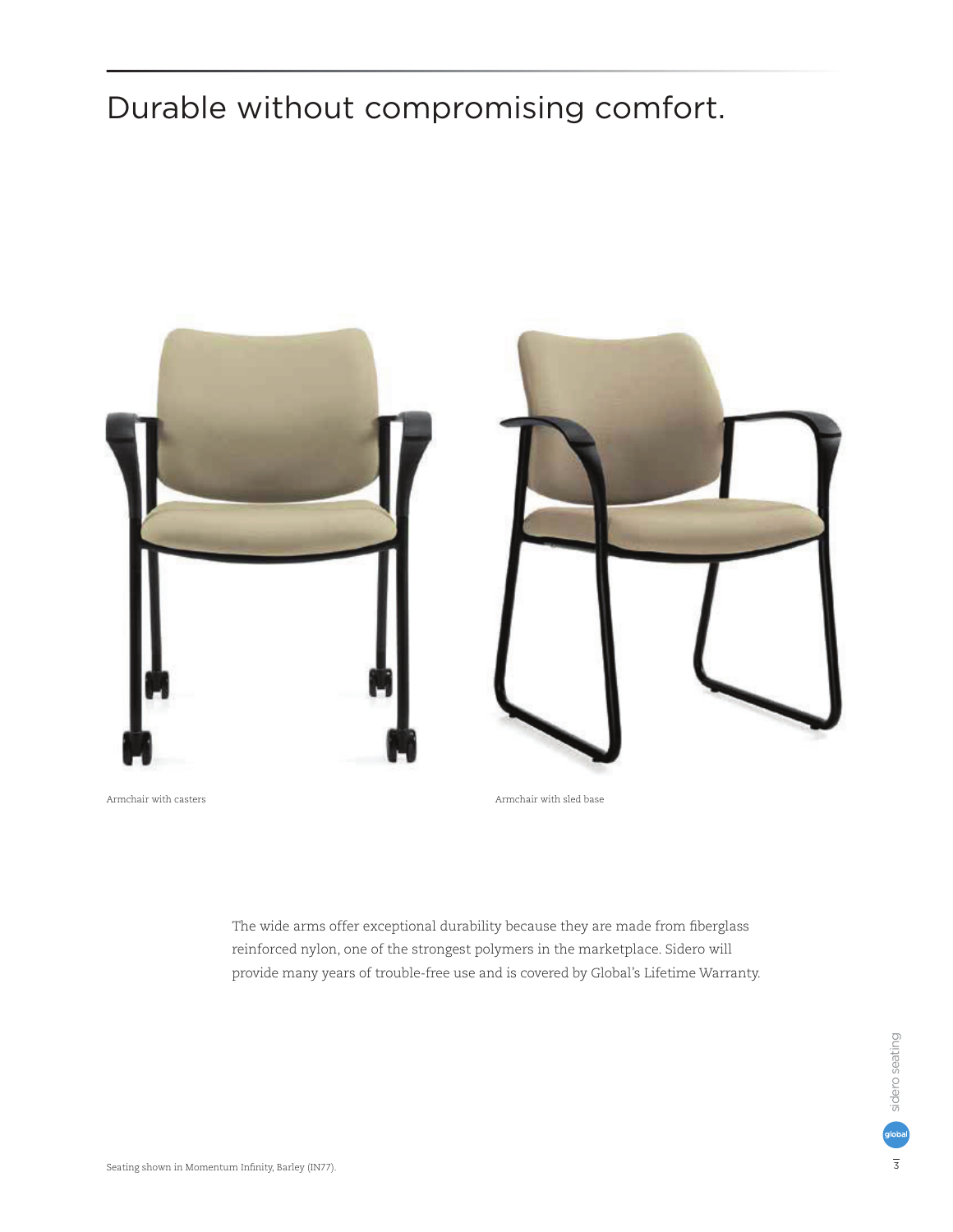## A light scale chair for everyday needs.



Armless chair with standard 17.5" seat height for grade 5 to adult. Armless chair with 15" seat height for grades 2 to 4.



Sidero offers a unique collection of seating for users of all ages from preschool to adult. Each age group has its own seat depth, seat width and seat height. The compound curved backs provide exceptional comfort and support in multiple seating positions. Frames are available in Black, Tungsten or optional Chrome.

Scaled down to fit a child's proportions, kid's chairs create a comfy, cozy place for sitting. Handy and versatile, they can be used for seating around a child-size table to create a special spot for children to study, dine, draw, lounge and learn. Chairs can be stacked up to four high on the floor. Choose from an array of Global fabric, vinyl and leather that will complement any child's room.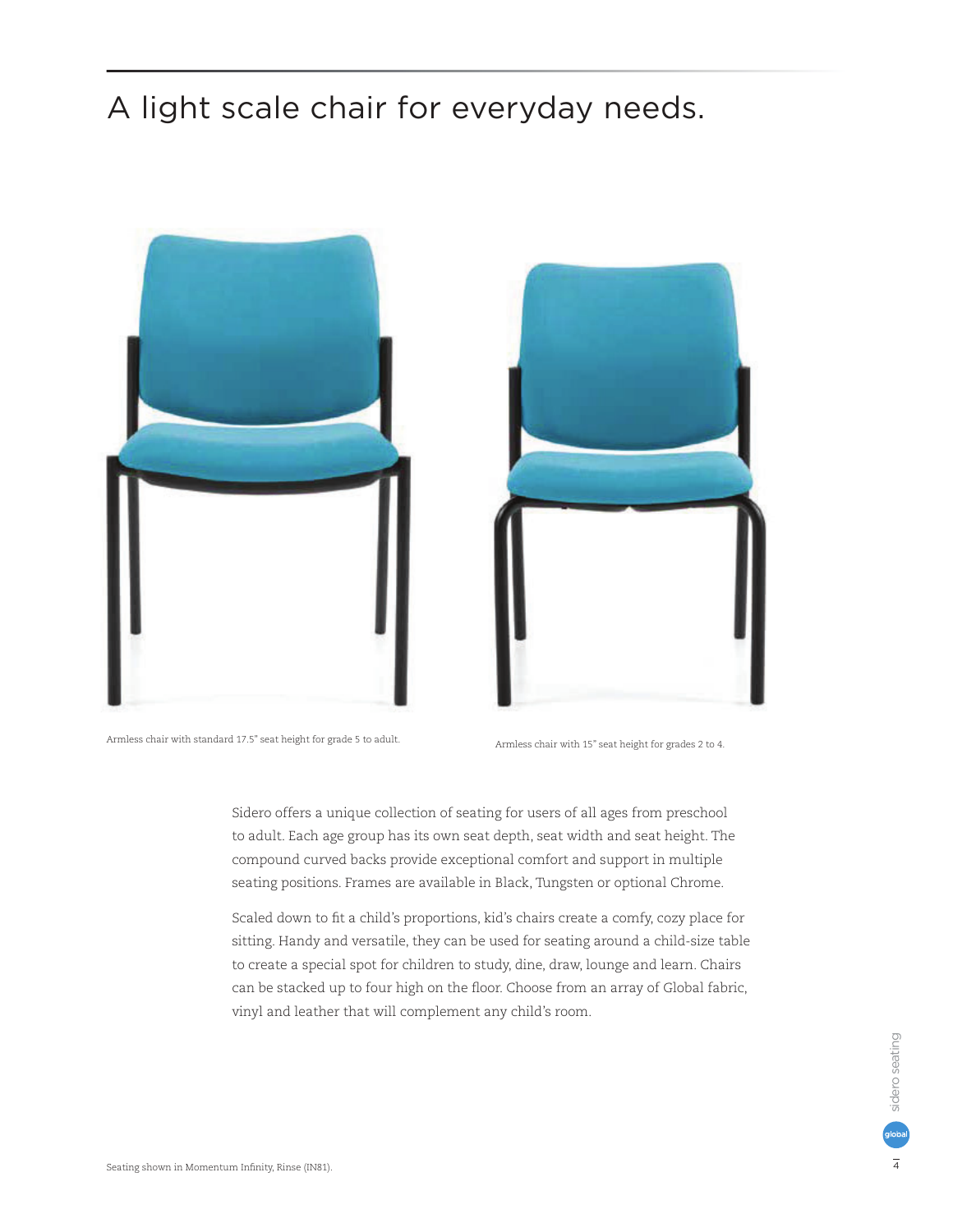## Seating for users of all ages from preschool to adult.



Armless chair with 13" seat height for preschool to grade 2.

Armless chair with 10" seat height for preschool to kindergarten.



Armless chair, shown with Wind table.